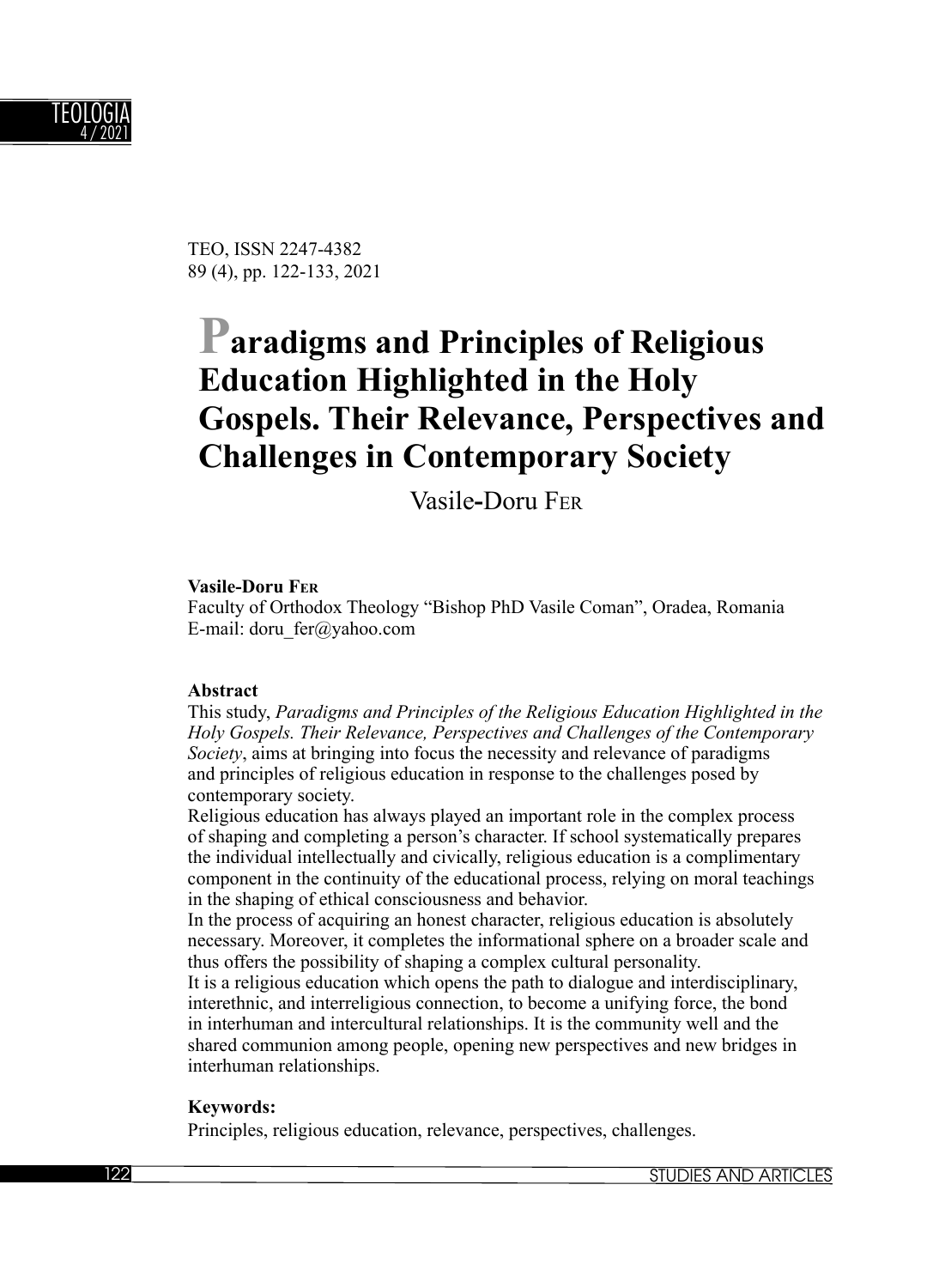

### **I. Rationale**

Human beings, dichotomous beings, are born, then develop and afterwards live out their lives in cultural environments which posit paradigms, principles, hierarchies of values, attitudes or other such attestations. In the Romanian society, so shattered that all values are desacralized, the issue of religious education must be approached since it is so relevant<sup>1</sup>.

In the context of the secularized contemporary society, when principles and traditional values are diminished and considered outdated, when education is subject to constant changes of paradigm, humanity feels the need to anchor in the truths of faith and of the education developed, since the very beginning, by the Church and the School and kept throughout time until contemporaneity.

 An individual may, only through appropriate guidance and the promotion of paradigms of an authentic life, be able to distinguish between the true perspective and the current challenges of the society.

As contemporary society is regrettably and obviously confronted with a profound crisis of ideals, of spiritual guidance and of the promotion of moral and spiritual values, religious education must be a priority.

Therefore, the educational approach is inseparable from a thorough spiritual and cultural study, this because the evolution of society also bears a strong religious mark.

## **II. References, principles and paradigms of religious education in the Old and the New Testament**

The first feature of a human being is the exploration of the unknown, the desire for education and for knowledge representing a permanent drive towards fulfilment. In their itinerary towards fulfilment, human beings look for paradigms and principles to which they can relate and which may chart their path in life.

<sup>1</sup> Pantelis KALAITZIDIS, *Between the "Return to the Fathers" and the need for a Modern Orthodox Theology: The Theological Agenda of the Volos Academy,* in: *Saint Vladimir's Theological Quarterly*, 54 (2001) 1, 2001, p. 5.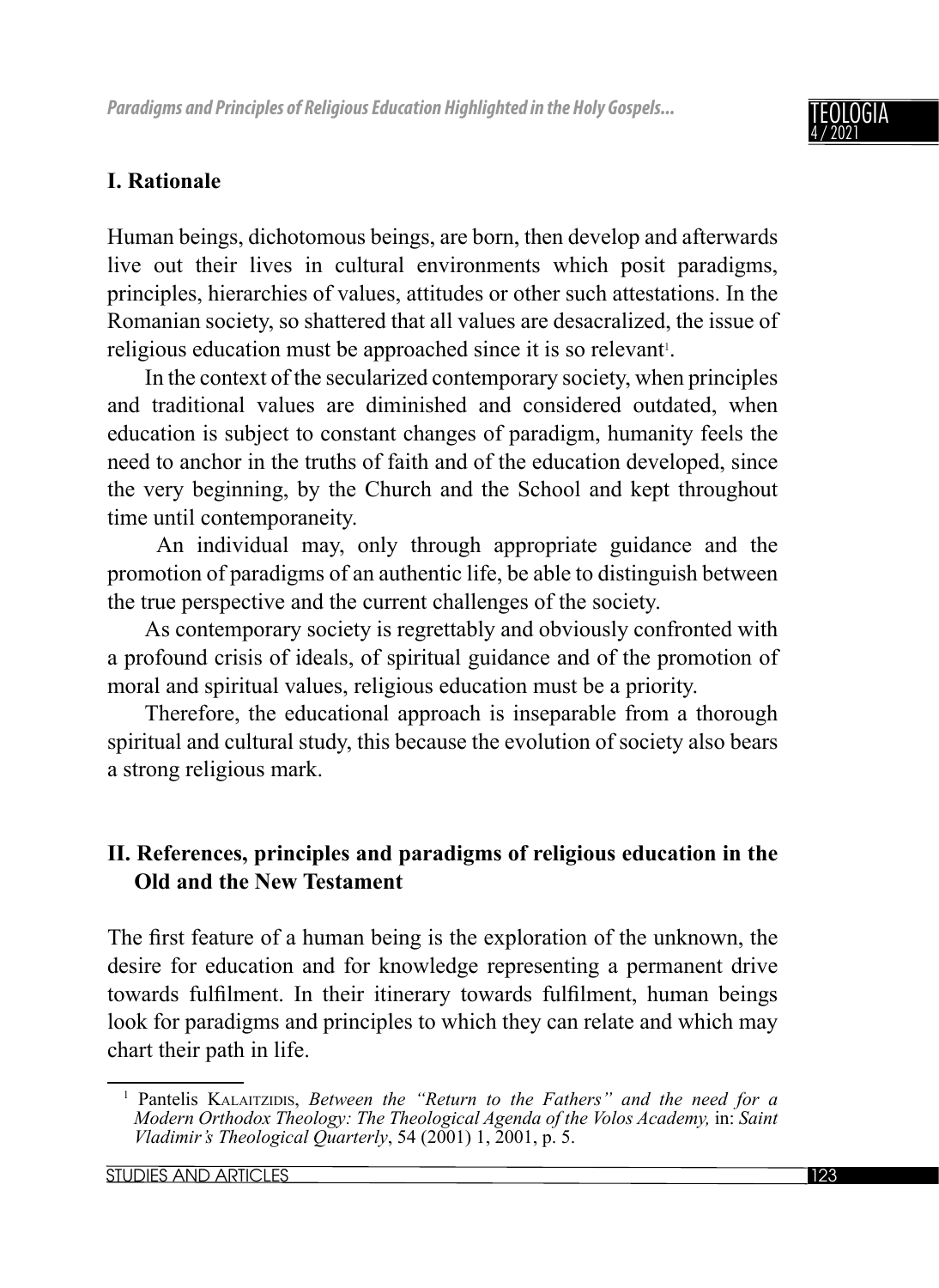Etymologically, the noun *paradigm* expresses a model, an example, a teaching, and the term *principle* comes from the Latin *principium* and translates as beginning, origin, foundation, norm, fundamental thesis, law or rule that guides a process in a flexible and creative manner<sup>2</sup>.

Extrapolated to theology, religious education has represented a permanent and necessary preoccupation of the human being, both from the perspective of this life, but also from that of eternity, since salvation also implies knowledge, as Jesus Christ the Savior himself said: *Now this is eternal life: that they know you, the only true God, and Jesus Christ, whom you have sent.* (John 17, 3). The stress on knowledge and learning is even greater when the disciples are sent to preach: *Therefore go and make disciples of all nations (…) teaching them to obey all that I have commanded you*. (Matthew 28, 19).

From these two scriptural passages we may understand that religious education has represented, from the very beginning, a necessary, significant and urgent human preoccupation without which the effective operation of a civilized society would be unconceivable.

Seen through a wider lens, education is a designed, orderly process aimed at shaping the individual's personality. When we refer to education as a means of developing a person, we consider both thoughts and actions.

In this sense, we contend that education is a complex process which has as main goal the qualitative improvement of people in full accordance with the values which they have chosen and within which they carry out their lives.

The educational process sets out to develop all of a person's capabilities, their dynamic connection to the reality in which they live. This educational process implies references, paradigms, principles, methods and goals, all of them working towards the ideal education<sup>3</sup>.

The focus on the educational process was a constant preoccupation in the history of the biblical people, manifest in the Holy Scripture.

For example, in the books of the Old Testament we come across legal acts referring to the obligation of educating the children and the youths

<sup>2</sup> *Dicţionarul Explicativ al Limbii Române*, 2nd edition revised and with completions, the Romanian Academy, the Linguistic Institute "Iorgu Iordan", Editura Univers Enciclopedic Gold Publishing House, 2009.

<sup>3</sup> Vasile RĂDUCĂ, "Educația ascetică în apoftegmele părinților din pustiu", in: *Misiune, Spiritualitate, Cultură,* Valahia University Press, Târgoviște, 2016, pp. 63-64.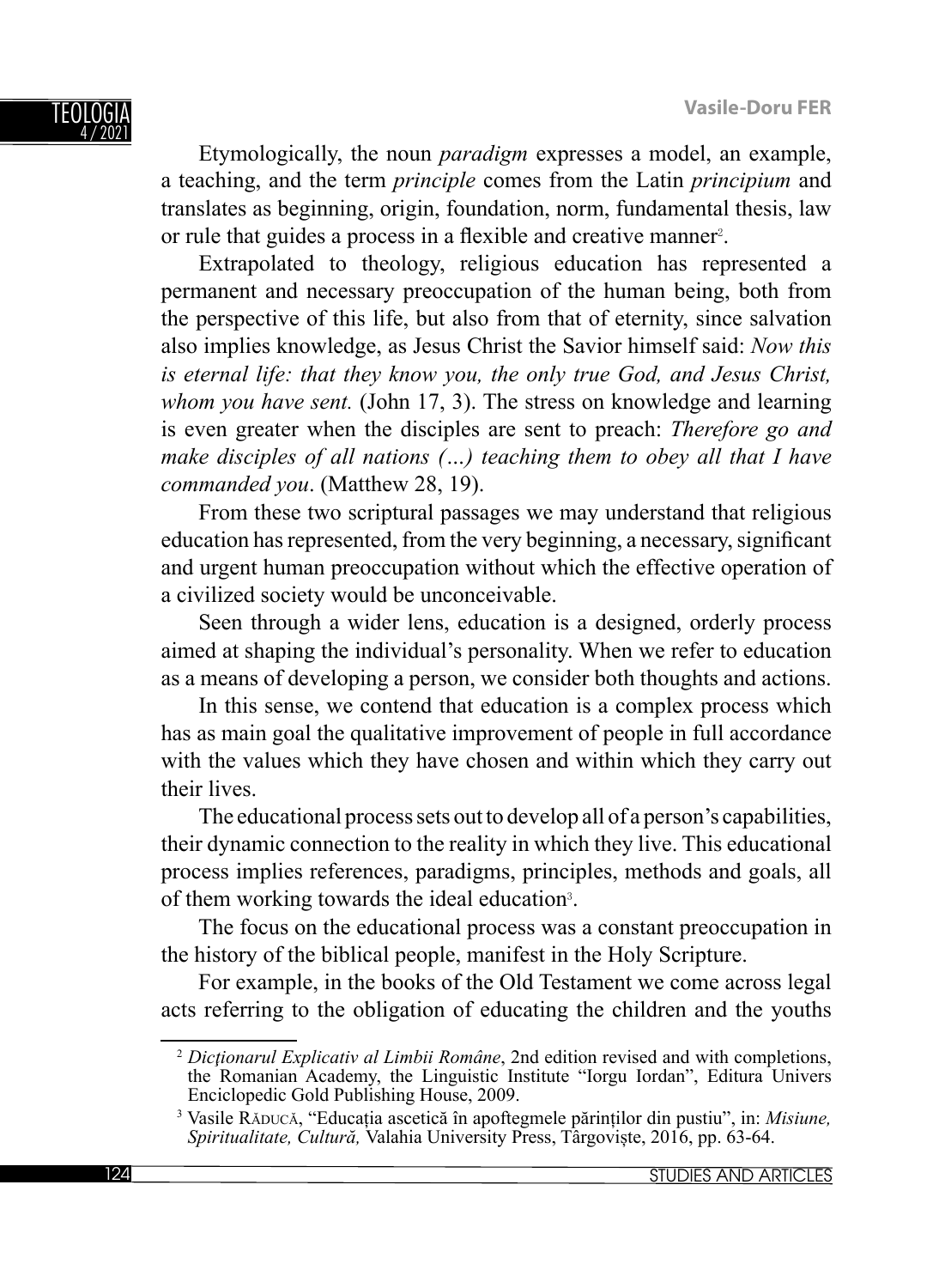

according to the principles of the Law; the leading personalities of the chosen people, as well as the ancient traditions representing the paradigm.

Education is a gift to humankind out of God's goodness and love for His people, He Himself carried out the educational act out of love for mankind: *For whom the Lord loves He corrects, Just as a father the son in whom he delights*. (Proverbs 3, 12).

The first principles of education would be conveyed by the mother who, until the children were five, was in charge with their upbringing and education. After that, the boys were instructed by the father or by an educator. Instruction would entail reading and writing so that they could read the Law and the holy books, and thus acquire wisdom. The main purpose of education was learning the Law and its application<sup>4</sup>.

In the times of the Old Testament, education took place in public schools (beth midrash) as well, and included knowledge acquisition related to mathematical calculation, and to public and private law<sup>5</sup>.

In line with the educational process of the Old Testament, but also with the current one, we find the educational process which is fulfilled by our Savior Jesus Christ, as highlighted in the Holy Gospels. He, also called the *Great Educator*, accomplished this act as an unsurpassable master who worked the plot of the soul like a gardener does, knowing all the mysteries of this plot $6$ .

Education is of divine origin, since people enjoy a chosen education, made by the Word (Jesus Christ) through His untaintedness, through His living<sup>7</sup>. The word I am referring to, as employed by the Church Fathers and Writers of the early centuries, is the Educator. Being an Educator, He provides people with education, making them better, positing paradigms, principles and advice for a life of wisdom.

In the New Testament, education is found to originate in the faith in God, it is the teaching on how to serve God and people, it is the instruction towards the knowledge of truth.

<sup>4</sup> Gheorghios METALLINOS, *Parohia-Hristos în mijlocul nostru,* Editura Deisis, Sibiu, 2014, p. 124.

<sup>5</sup> Dumitru ABRUDAN, Emilian CORNIȚESCU, *Arheologie Biblică,* Editura Institutului Biblic şi de Misiune al Bisericii Ortodoxe Române, Bucharest, 1994, p. 129.

<sup>6</sup> Dumitru CĂLUGĂR, *Catehetica,* Editura Renașterea, Cluj-Napoca, 2005, pp. 16-17.

<sup>7</sup> CLEMENT OF ALEXANDRIA, *Pedagogul – Cartea I,* coll. *Părinţi şi Scriitori Bisericeşti* 4, Editura Institutului Biblic şi de Misiune al Bisericii Ortodoxe Române, Bucharest, 1982, p. 194.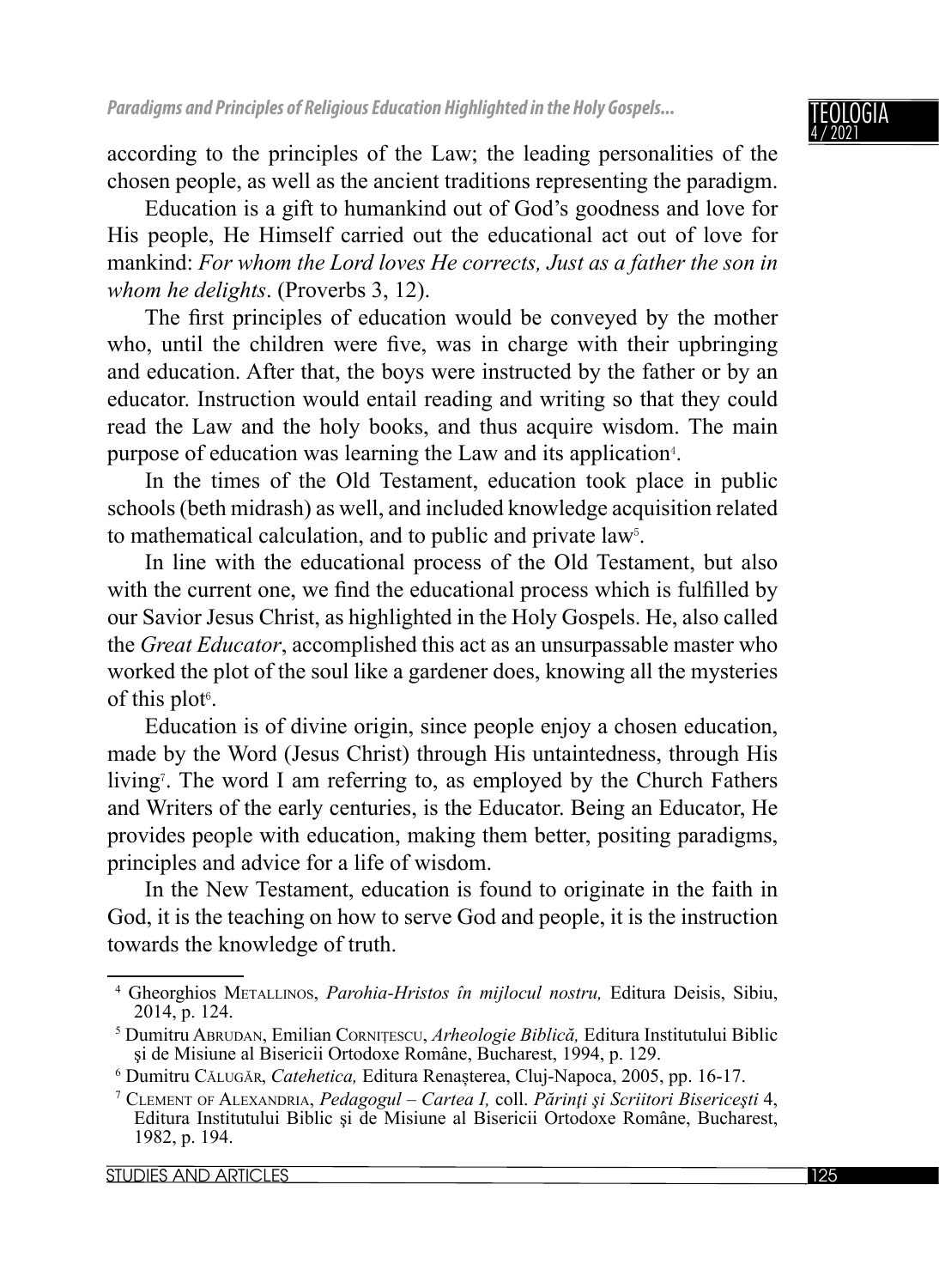In the Holy Gospels, the presence of youths is noted, youths who are willing to have an education following from the moral principles presented and preached by the Savior Jesus Christ. The most suggestive example is to be found in the dialogue between Christ the Lord and the young rich man interested in and thirsty for redemptive knowledge. From this conversation it follows that the young man was aware of the main principles of education, being instructed in the knowledge of, and respect for the Law (Mark 10, 17-27).

Applying the method of narrative pedagogy, the dialogue between Jesus and the young man highlights the standards of Christian education in an episode which describes the relationship between teacher and disciple, a relationship based on a series of questions put by the disciple and, obviously, answered by the teacher. The necessity of this dialogue does not indicate something in the order of the mundane, but an existential crisis, something of real significance on which not only the young man's serenity depends, but also his entire future.

The man in question is seeking new teachings, new paradigms that could help him achieve eternal life.

In ancient times, these dialogues were frequent, the youths followed their path to knowledge moving from one teacher to another, from one philosophical trend to another, from one religion to another, until they discovered the doctrine, the knowledge and the environment fit for learning<sup>8</sup>. Coming back to the literary tools specific to dialogue, Jesus advises the young man to observe the teachings of the Ten Commandments: *You know the commandments (…)* (Mark 10, 19).

Saying this, Jesus, the Great Educator, seeks to uncover the spiritual path and to understand the level of knowledge the young man had.

The Ten Commandments, the essence of the principles to be found in the Law of Moses, was the paradigm given to the chosen people in their relation to God, but also to fellow human beings. Nonetheless, the young man sought to meet Jesus, since probably he felt profound discontent stopping him from ascension towards the redemptive teachings<sup>9</sup>.

Used pedagogically, the scriptural account highlights the concept of educating the youth, but also the need for permanent education. This

<sup>&</sup>lt;sup>8</sup> Pierre HADOT, *Ce este filosofia antică*, transl. George Bondor and Claudiu Tipuriță, Editura Polirom, Iași, 1997, pp. 116-120.

<sup>9</sup> Cristian BĂDILIȚĂ, *Noul Testament – Evanghelia după Marcu,* Bilingual edition, 2nd edition, Editura Vremea, Bucharest, 2015, pp. 341-342.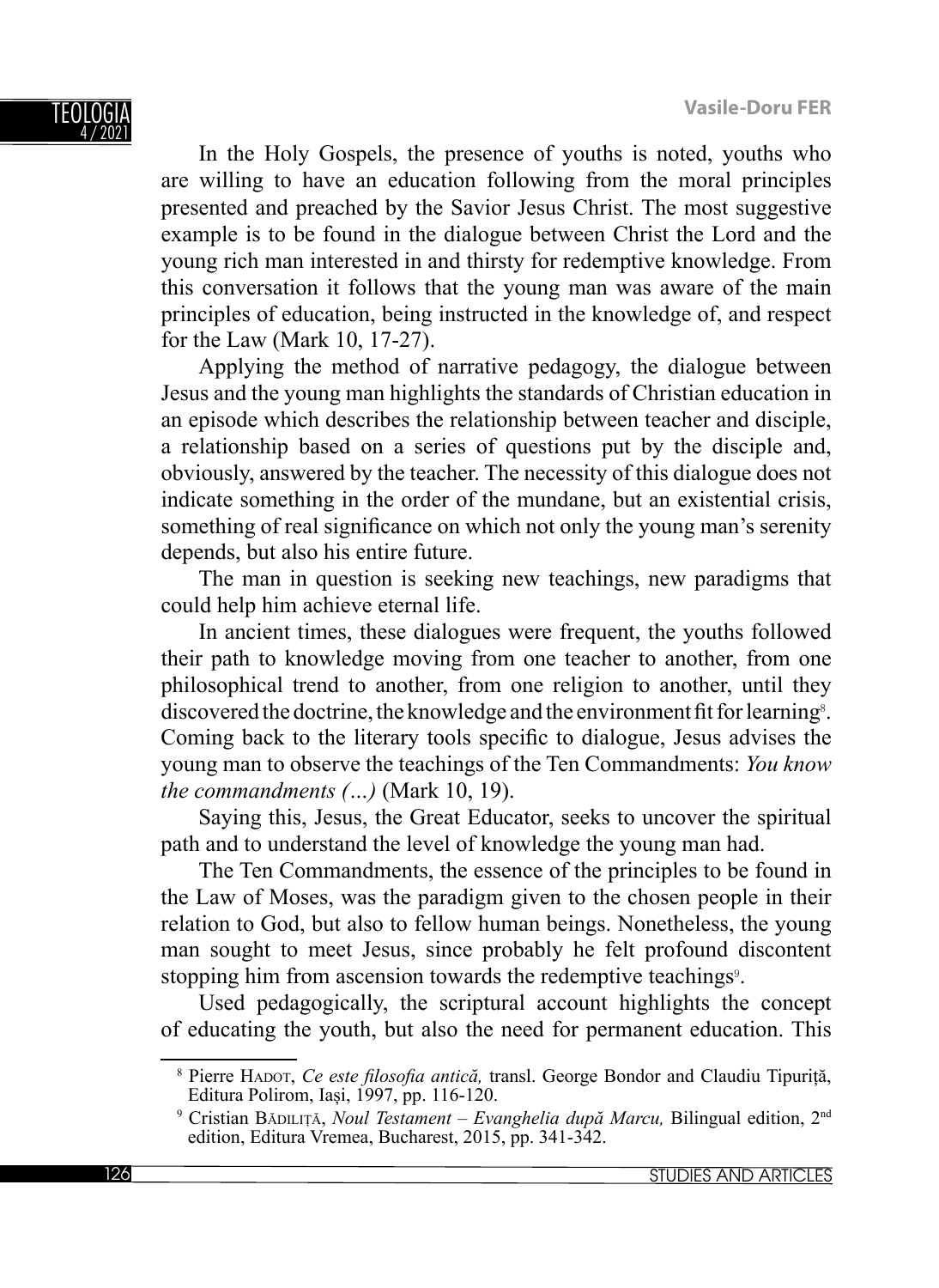

continuity of instruction would later constitute a fundamental principle in approaching and designing contemporary education.

From a humanist perspective, this parable from the New Testament already reflects an education focused on the individual, on the principles of instructing-educating the person. In the nurturing He shows to children and youth, Jesus, the Great Educator, seeks to provide assistance and educational support so that they can reach the redemptive ideals.

The necessity of permanent education as a social activity for the youth is also highlighted in another prominent personality from the New Testament, Saint Paul the Apostle.

The biography of Saint Paul the Apostle is better known than that of the other Apostles, since the Acts of the Apostles, written by his disciple Luke, and the epistles we have from Paul himself give us ample information on his life, education, and works. The stage of the early Church is dominated by the impressive figure of Saint Paul the Apostle for more than two decades.

According to his own statements, Saint Paul the Apostle was born in Tarsus, Cilicia, into a Jewish family living in the diaspora, beyond the borders of Palestine, and strictly following the precepts and the teachings of the Mosaic Law. In the city of Tarsus, a series of:

 "Personalities of the ancient world" came to light, "such as the Stoic Philosopher Athenodorus, teacher of Octavian Augustus, Crispus and Nestor, teacher of Cicero, and especially Hermogenes, one of the most important rhetoric teachers (*our translation*)"10.

Saul's environment certainly had a large influence on his education, training and religious instruction. Born in a city where Greek was the official language, the young Saul learned the Hellenistic dialect which ran throughout the Roman Empire. There is no doubt that Saul listened in the squares and marketplaces of Tarsus orations on the educational, moral and religious principles of the time<sup>11</sup>.

<sup>10</sup> Constantin PREDA, "Saul-care se numește Pavel. Apostolul evreu al ne-evreilor", in: *Studii Teologice,* 2, 2010, p. 39.

<sup>&</sup>lt;sup>11</sup> Dionisie STAMATOIU, "Complexitatea unei personalități. Sfântul Apostol Pavel", in: *Mitropolia Olteniei*, 1-4, 2002, p. 17.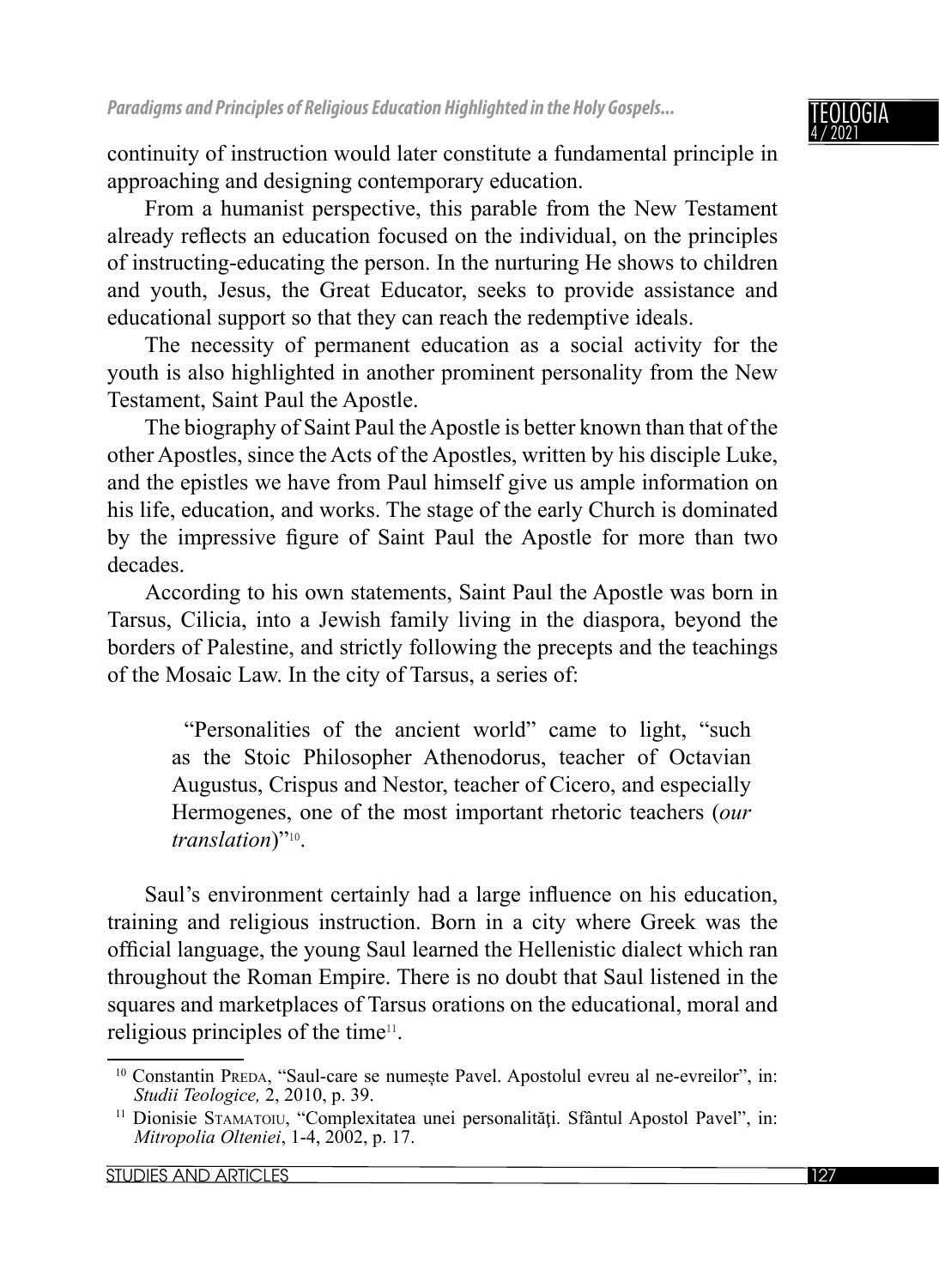Then, the fact that he was born into a Jewish family, more specifically Pharisee, known to be very devout people, leads us to the conclusion that Saul learned the Aramaic spoken by the Savior and the Apostles not only at the school of the synagogue, but also at home. Greek was thus his mother tongue, and Hebrew he acquired out of the wish of belonging to the Hebrews<sup>12</sup>. Saul was deeply influenced by the Judaic component of his education and instruction.

Therefore, Saint Paul the Apostle spoke both Greek and Aramaic, something which helped him in spreading the Gospel of Jesus Christ across groups during the three missionary journeys he took.

With respect to Saul's education and schooling, there is no precise information that would attest to the name of such an institution in his city of birth, but out of his orations and epistles, we understand that the Apostle to the Nations was familiar with Greek literature and with some of the ideas of the Hellenic philosophers of his time (Acts 17, 28).

Despite the information gap on the school in which Saul was trained, we are tempted to believe that his religious training and education started at an early age, him receiving both the elementary religious and lay education at home, in the family, and at the synagogue. As a young man, he attended a Jewish school which also taught Greek, and then he studied in one of the lay schools of Tarsus which taught philosophy and rhetoric<sup>13</sup>.

It is well known that the teaching of the Torah started at a very early age with the Jewish people. When the Apostle to the Nations claims himself to be *a Pharisee, born of Pharisees* (Acts 23, 6), he reveals that his Judaic education started in early childhood. His belonging to the Pharisees would also strongly influence his later options $14$ . In his Epistles, he uses words of Aramaic origin, albeit rarely. He left a significant number of texts in Greek and Latin, since Saul lived in a Roman city and he needed to understand the latter to manage any number of situations.

The young Saul was very devout and active in promoting and applying the educational principles of the Law, identifying himself with its religious, educational and moral ideals.

<sup>12</sup> NICODIM Patriarhul României, *Viaţa şi Operile Sfântului Apostol Pavel,* translation after F. Ferrer, Publishing and printing house of the Saint Monastery of Neamtu, 1941, p. 125.

<sup>13</sup> Marie-Françoise BASLEZ, *Saint Paul,* Fayard, Paris, 1991, pp. 32-36; Marie-Françoise BASLEZ*, Sfântul Pavel,* transl. Anca-Maria Christodorescu, Editura Compania, Bucharest, 2001, pp. 32-36.

<sup>14</sup> Ioan MIRCEA, *Dicţionar al Noului Testament,* Editura Institutului Biblic şi de Misiune al Bisericii Ortodoxe Române, Bucharest, 1996, p. 168.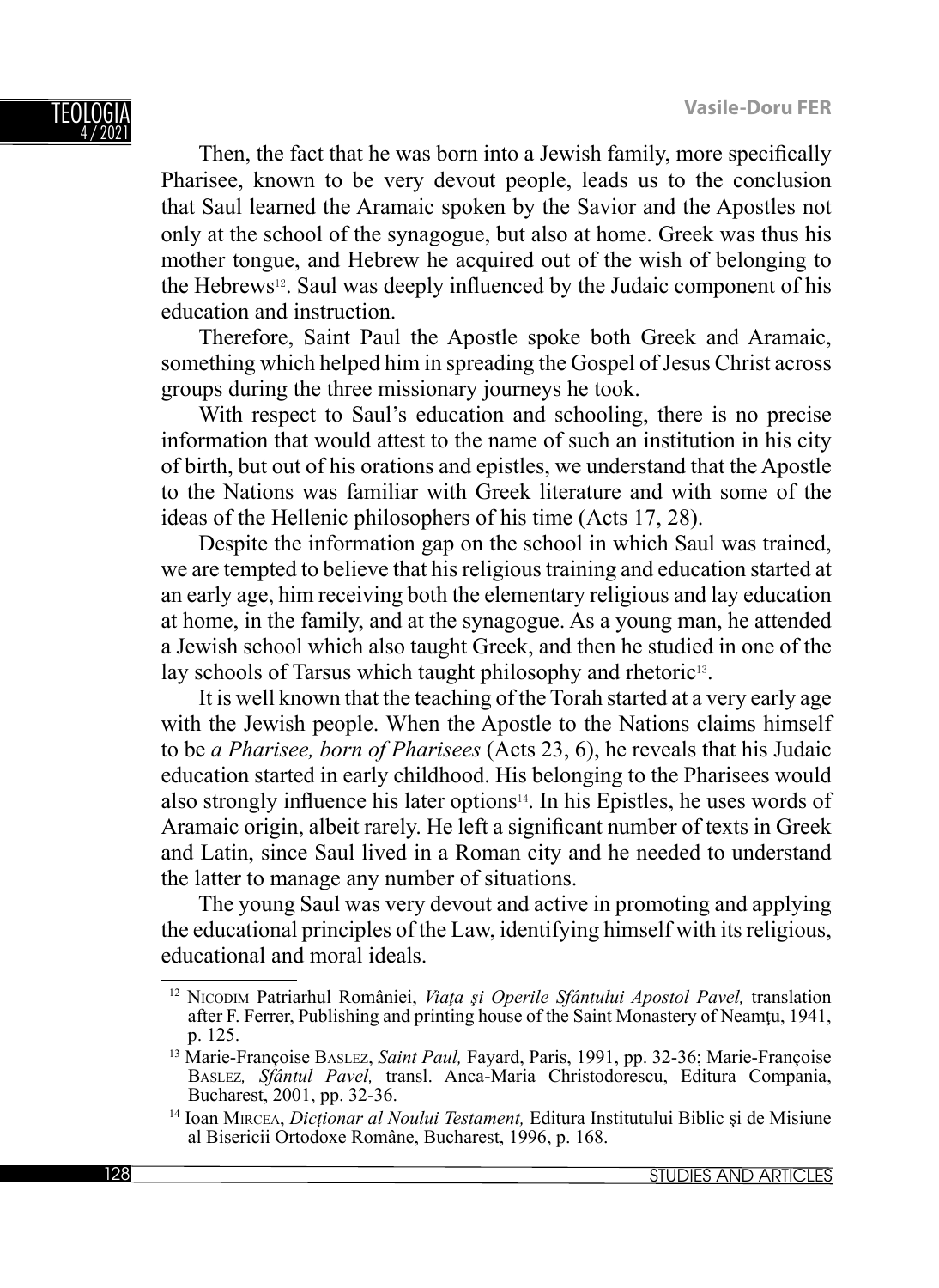The instructive-educational spirit is a gift Saul was born with and in this spirit, he would approach his numerous actions and works, starting with his education and ending in his martyrdom.

Besides the education and the instruction received in the family, Saul would benefit from the acquisition of Old Testament knowledge (II Timothy 3, 14) and knowledge of the Aramaic language (Acts 22, 2) at the synagogal school, an important institution where the Pharisees eagerly welcomed new followers<sup>15</sup>.

But, since the parents wanted Saul to become a rabbi, they sent him to Jerusalem to improve his knowledge at the school of the famous Gamaliel<sup>16</sup>.

Saul would thus study more in depth in Jerusalem, but it is not known exactly at what age he got there. Saint Luke the Evangelist writes that he got there when he was "very young".

With respect to the phrase "very young", from the point of view of the tradition defining the rabbinic stages, the chronology is as follows: "at five, the young Jew starts studying the Bible, at ten he is initiated in the Mishnah<sup>17</sup>, at thirteen he is instructed in practicing the ten commandments, at fi fteen he studies the Talmud, at eighteen he gets married"18. In the logic of these prescriptions of the Old Testament, Saul must have been eighteen when he got to Jerusalem.

The necessity of permanent education also appears in the Letters of Saint Paul the Apostle. Timothy and Titus, two of the young disciples to the Apostle to the Nations, are advised to carry out their tasks with maturity and responsibility. Among the responsibilities the Apostle refers to are the maintenance and transmission of healthy teachings.

In the New Testament, education is perceived as a continuous presence in a person's evolution. Equally, education must be considered a dimension of the entire life, an existential continuity which overlays life itself for its whole duration, and which is not to have temporal or spatial limits.

The forms of Christian education observed in the period of the New Testament and transmitted ever since underscore the idea that a permanent education represents a specific response to existential dynamism.

<sup>15</sup> Jerome MURPHY-O'CONNOR, *Histoire de Paul de Tars. Le Voyageur du Christ,* Cerf, Paris, 2004, p. 22.

<sup>16</sup> Sabin VERZAN, *Sfântul Apostol Pavel. Istoria propovăduirii Evangheliei şi organizării Bisericii în epoca apostolică,* Editura Institutului Biblic şi de Misiune al Bisericii Ortodoxe Române, Bucharest, 1996, p. 18.

<sup>17</sup> Dumitru ABRUDAN, Emilian CORNIȚESCU, *Arheologie Biblică*, pp. 47- 48.

<sup>18</sup> Alain DECAUX, *Viaţa Sfântului Apostol Pavel*, Editura Humanitas, Bucharest, 2007, p. 31.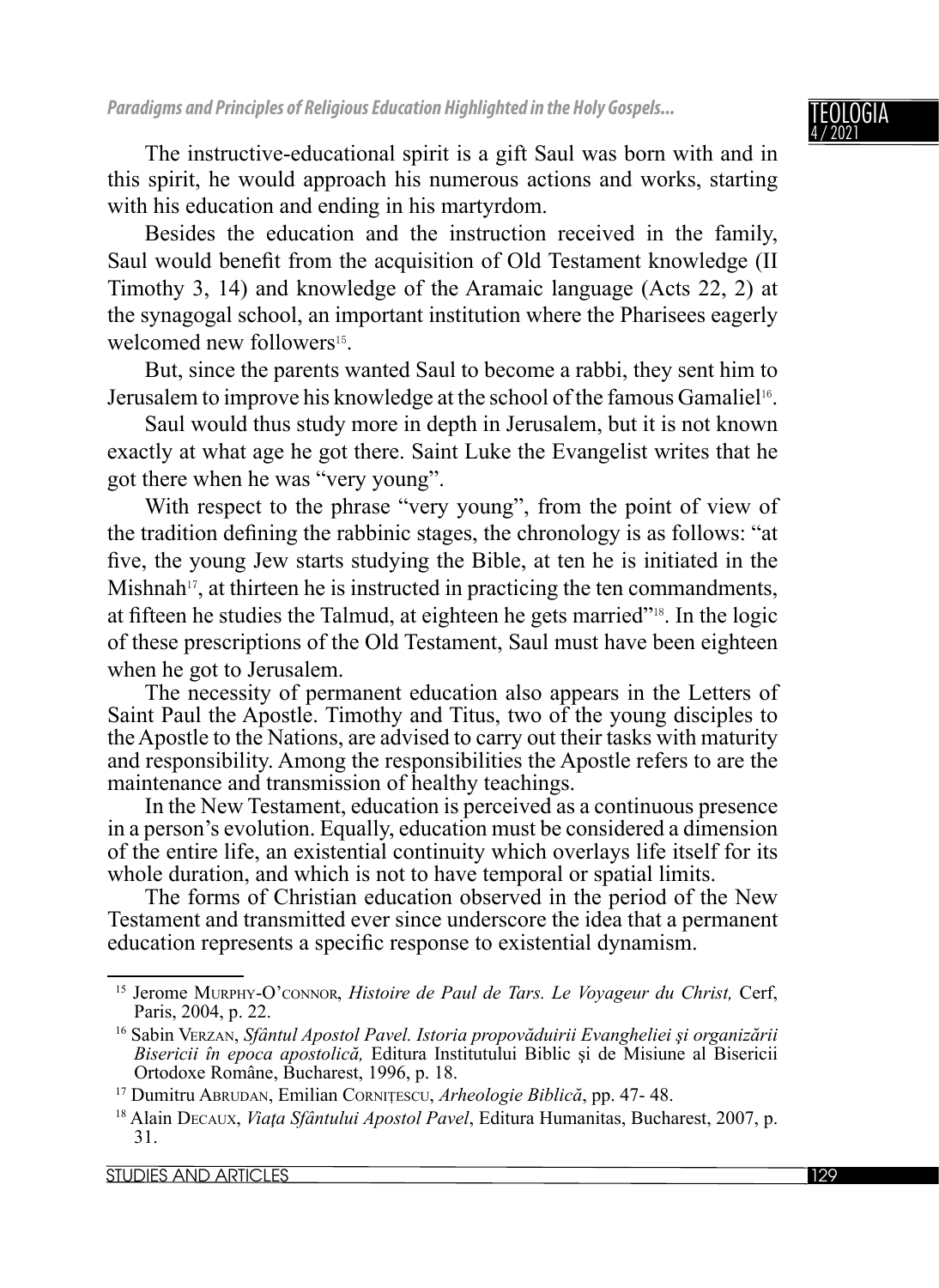Also of major significance are the opinions of Apostolic Fathers and early Christian writers on the principles and the need for permanent education. Specifically, these include the opinions of the great teachers of the Christian catechetical schools from Caesarea and Alexandria. They indicated the permanent character of education, as they believed that for each person life is a school.

Likewise, Saint John Chrysostom writes the following on education: "For he that hath this art, ought to be more exactly observant than any painter and any sculptor." The painter and the sculptor create only lifeless figures, whereas the educator creates a living face. Looking at it, both people and God rejoice. In parallel with the notion of *education*, the Blessed Father also talks about *self-teaching*, since he claims that anyone can be a teacher, if not for the others, then at least for themselves. The one who is educated is like a lighted candle which can give live to thousands of other candles19.

In this way, religious education must represent a priority and be transmitted to people even since childhood, because today's child will be tomorrow's adult. Moreover, the brain, which is the holder of a person's intellectual faculties, is the last organ that becomes mature from an anatomic point of view<sup>20</sup>.

Psychology studies a person's mental evolution and the development of behaviors up to adolescence, a stage which represents the person's social inclusion in adult society. That is why the goals of continuous education cannot be separated from the goals of education in general. All these dimensions of the educational activity prioritize the goals and contents which permanent education values and conveys to the young generation.

### **III. Perspectives and challenges of religious education**

As previously stated, education is a continuous process, a permanent evolution towards a specific destination. Through permanent education, a

<sup>19</sup> SF. IOAN GUR<sup>Ă</sup> DE AUR, "Cugetări despre educație"*,* in: *Lumină din lumină. Cugetări din operele Sfi nților Părinți*, Editura Acvila, 1998, p. 29.

<sup>20</sup> Daniel GOLEMAN, *Creierul și inteligența emoțională: noi perspective,* transl. Gabriela Alexandra Bănică, Curtea Veche Publishing, Bucharest, 2018, p. 106.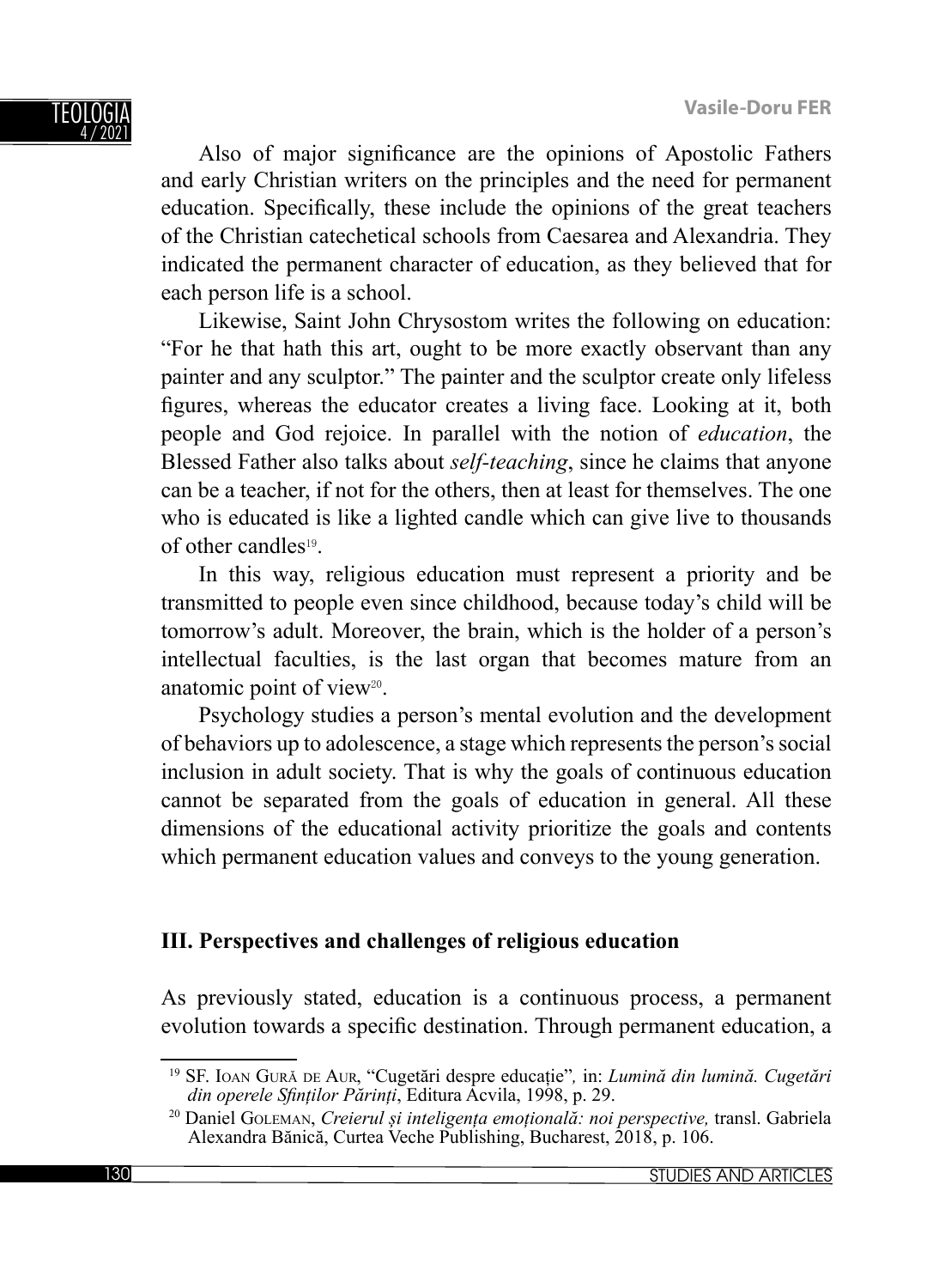

person's skills of social adaptation and integration improve. That is why the principle of permanent education has to be adopted and applied in direct relation with individual and social progress.

For an individual, permanent education is essential to approaching reconstruction and harmonization. Education plays a defining role in shaping a person, given its universal and democratic character and its foundations in culture and tradition.

Regrettably, contemporary society and the contemporary social context tend to alienate people from traditional values, exiling them in their private spaces and estranging them from their spiritual and cultural past.

The current society's evolution is marked by secularization and, at the same time, is overshadowed by the crisis of values. This crisis is felt in relation to education in general as, on the one hand, the new social challenges require new solutions and a modern approach, and, on the other, the negation of traditional values, among which faith is central, leads to significant tendency to deny the usefulness and necessity of religious education.

Religious education focuses on the spiritual aspect of the human being and facilitates interdisciplinary connections with other aspects, in an effort to sustain a moral and social balance, useful and necessary to the community, to the person, and to the family<sup>21</sup>.

Religious education works to avoid the appearance or the perpetuation of social inequalities or personal imbalance22. A society like the current one is permanently confronted with recurring challenges. That is why religious education is absolutely necessary: to prevent deep gaps among individuals and in society.

Contemporary society is such that people need to get their bearings and free themselves from the slavery of any type of consumerist ideology. Our apparent freedom to do anything without taking into account the principles of religious education leads us down the wrong path.

In order to better understand the idea of freedom, I think it is necessary to focus more on one of the aspects Saint Paul the Apostle mentioned to

<sup>21</sup> Bartolomeu Valeriu ANANIA, *Apa cea vie a Ortodoxiei,* Renaşterea Publishing House, Cluj-Napoca, 2002, p. 17.

<sup>22</sup> Jenna Min SHIM, "Structuralism's Relevance in a Post-Structural Era: Revisiting Research on Multicultural Curricular Studies", in: *Journal of Curriculum Studies*, 43:6, 2011, pp. 739-758.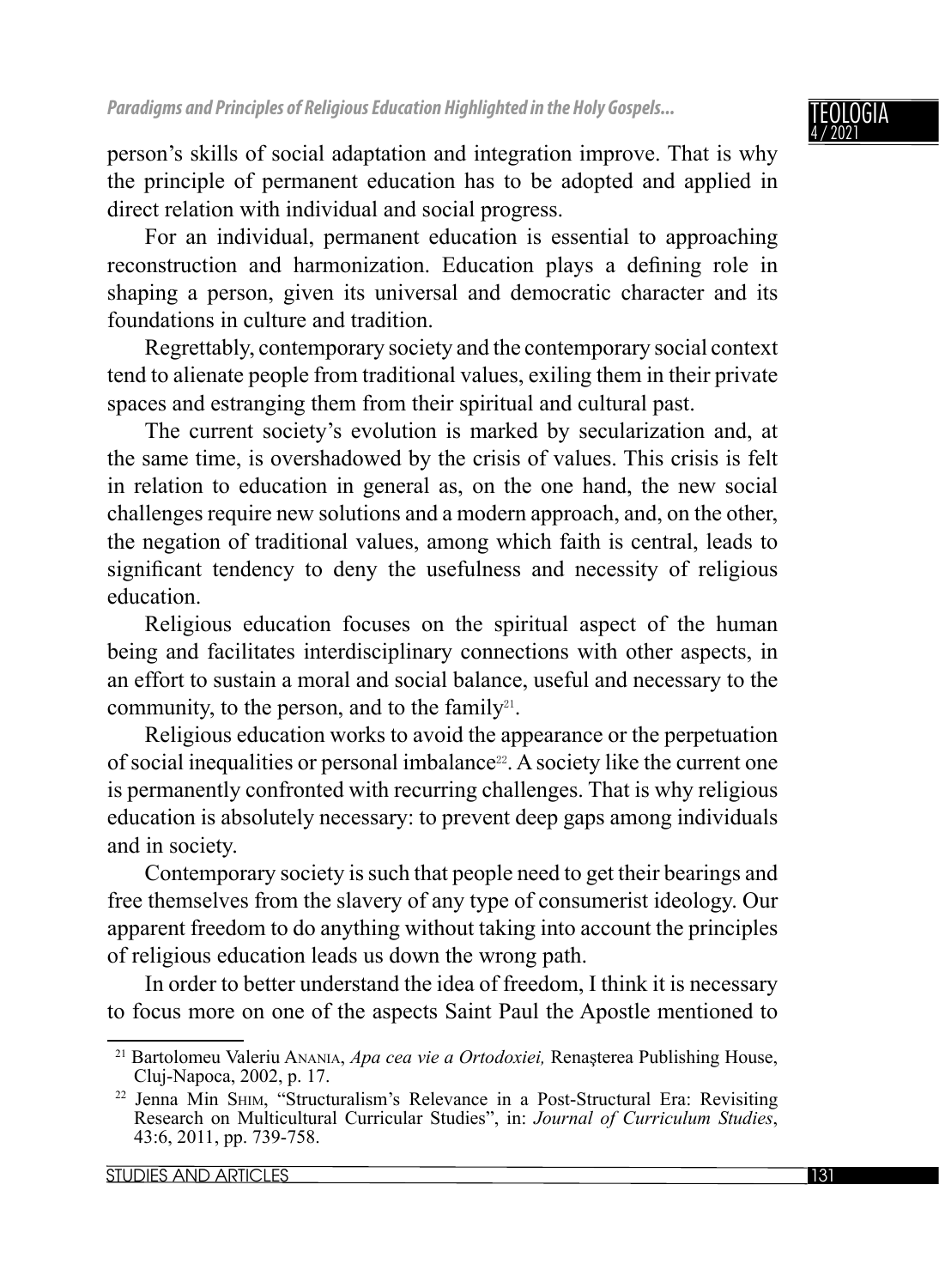Christians in the fortress of Corinth: *I have the right to do anything, you*   $say - but not everything is beneficial. I have the right to do anything$ *but I will not be mastered by anything"* (I Corinthians 6, 12).This phrase, *I have the right to do anything*, is, for a large part of contemporary society, essential in life. Avoiding such behavior requires the principles of permanent education.

It is true that, if I am free, *I have the right to do anything*, but I ought to be aware of the fact that *not everything is beneficial*. Mistakenly perceived freedom, lacking educational or moral principles, can give us the illusion of freedom which, later, has the potential to control and subjugate us<sup>23</sup>.

Religious education is not a threat to freedom. On the contrary, religious education gives us the possibility to discover the essence of life and the power to love, to accept and respect those around us. It protects us against the so-called ephemeral fiction presented to us by modern ideologies and engineering which reach us through various channels, and which contain and promote promiscuous behavior and character<sup>24</sup>.

Religious education offers a concrete moral framework and helps us avoid the traps of some vague messages. In such a situation, humankind's spiritual purpose, namely getting to know and being in true communion with God, cannot be achieved without education, knowledge and culture<sup>25</sup>.

Religious education gives an encompassing spiritual horizon; it is not enough to promote the idea of excessive professionalization while disregarding the fact that individuals have spiritual, not only material aspirations and needs.

Education, in general, and religious education, in particular, is an art as it becomes meaningful over time. In this respect, Saint John Chrysostom says: "For what is equal to training the soul, and forming the mind of one that is young? For he that hath this art, ought to be more exactly observant than any painter and any sculptor"<sup>26</sup>.

<sup>23</sup> Alexandru OJICĂ, "Avatarurile libertății în societatea contemporană", in: *Lumina,*  https://ziarullumina.ro, accessed on 20.04.2021, at 13:47.

<sup>24</sup> Vasile CREȚU, "Criza educației religioase în învățământul românesc de astăzi. Cauze, provocări și perspective", in: *Teologie și Educație la Dunărea de Jos – Fascicula XIV,*  Arhiepiscopia Dunărea de Jos Publishing House, Galați, 2015, pp. 71-73.

<sup>25</sup> Jaroslav PELIKAN, *Credo. Ghid istoric și teologic al crezurilor și mărturisirilor de credință în tradiția creștină,* Polirom Publishing House, București, 2010, p. 23.

<sup>26</sup> SF. IOAN GUR<sup>Ă</sup> DE AUR, *Comentariu la Evanghelia după Matei – Omilia LIX,* in: *Scrieri,*  partea a III-a*,* coll. *Părinți și Scriitori Bisericești* 23, transl. Pr. Dumitru Fecioru, Editura Institutului Biblic şi de Misiune al Bisericii Ortodoxe Române, Bucharest,